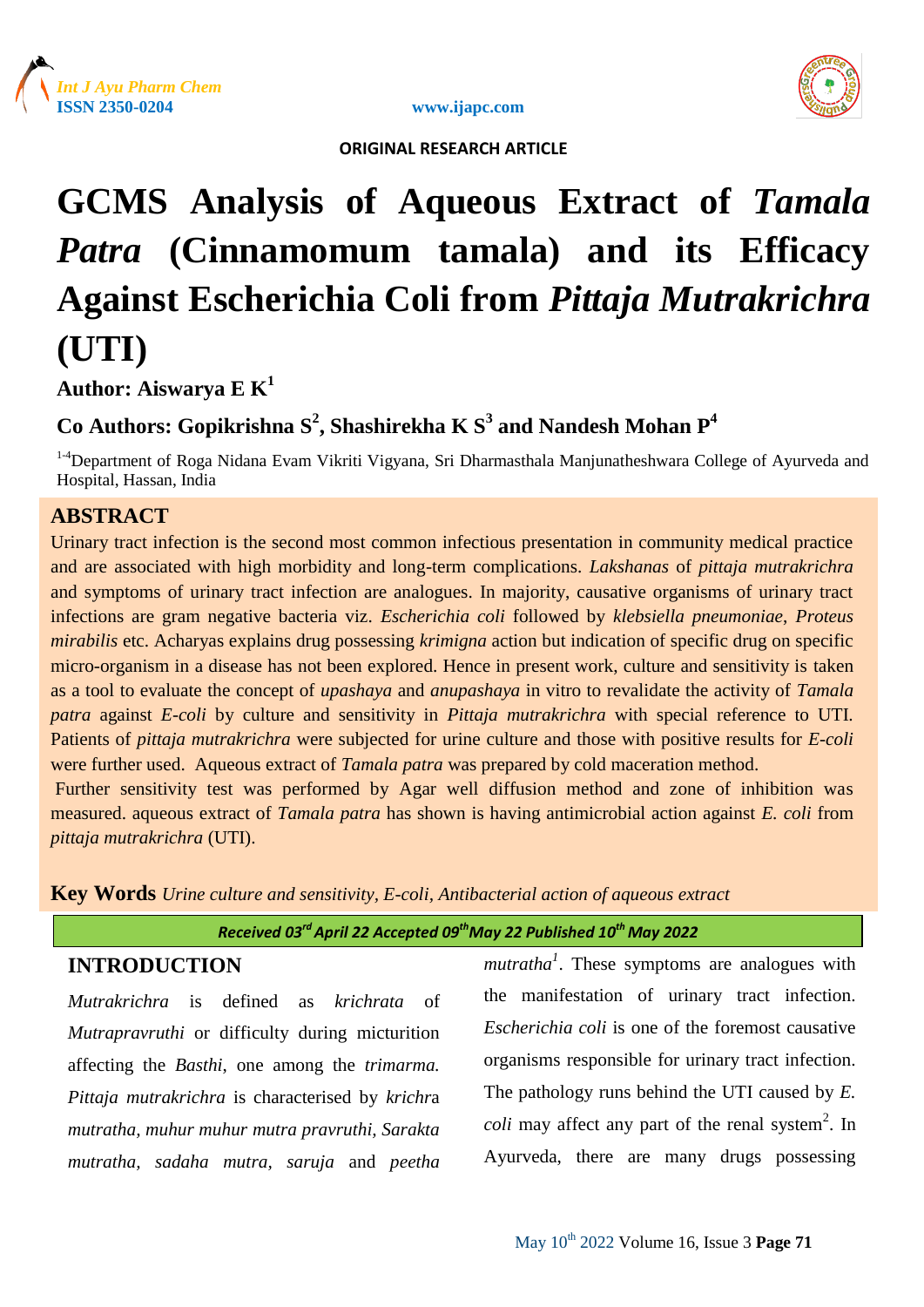





*krimigna* action, but an indication of a specific drug on a particular microorganism is missing. Therefore, it is the time to use diagnostic tools like culture and sensitivity and identify the causative microorganism. Before the drug is used clinically in patients, its activity needs to be checked to confirm whether the drug shows sensitivity. Therefore, preliminary evidence invitro studies can be generated scientifically so that the drug can later be used as *upashaya.* So, to find out the antibacterial activity of a drug possessing *krimigna* property<sup>3</sup> against a specific microorganism and to define the anti-bacterial property of that particular drug for known concentrations. Hence the implementation of new approaches like culture and sensitivity methods would strengthen the existing Ayurveda knowledge and help in accomplishing improved diagnostic and curative abilities. So, in the present study, revalidation of ayurvedic knowledge with the help of modern diagnostic tools like culture and sensitivity in-vitro was carried out.

#### **AIMS AND OBJECTIVES**

To study the sensitivity of *Tamala patra (Cinnamomum tamala*) against *Escherichia coli* by urine culture and sensitivity method in *Pittaja mutrakrichra* (Urinary tract infection).

#### **MATERIALS AND METHODS**

*Tamala patra* was collected from a nearby shop, and authentification was initially conducted. The authentification of drug *Tamala patra* was done at Sri Dharmasthala Manjunatheswara college of Ayurveda and hospital, Hassan (No. SDMCAH-DG/2019/22). It was cleaned, dried, and coarse powder was prepared.

#### **RESEARCH DESIGN**

An observational Experimental study

#### **METHODOLOGY**

Plant collection and authentification were carried out. Aqueous extracts of *Tamala patra* were prepared by using the standard procedure of cold maceration<sup>4</sup>. Because it is easy to perform, costeffective, and simple without using any complex instruments but yields highly potent extracts with many bioactive principles. Fresh and cleaned *Tamala* leaves of about 50gm were weighed by using a weighing balance. The leaves were then grinded in a clean mortar and pestle coarsely without adding water. Grinded *Tamala* leaves were added to 250 ml distilled water in a 1000ml capacity conical flask. Then plugged tightly with cotton and was sealed with tape. The conical flasks were shaken manually for 10-15min in every 3 hours during daytime.( Table No.1). The procedure was repeated for 7 days. On the  $7<sup>th</sup>$ day, 150ml of filtrate was obtained by filtering the content of conical flask. Further 7.5gm of aqueous extract of *Tamala patra* was obtained by keeping the filtrate over water bath in a petri dish at  $60^0C$ .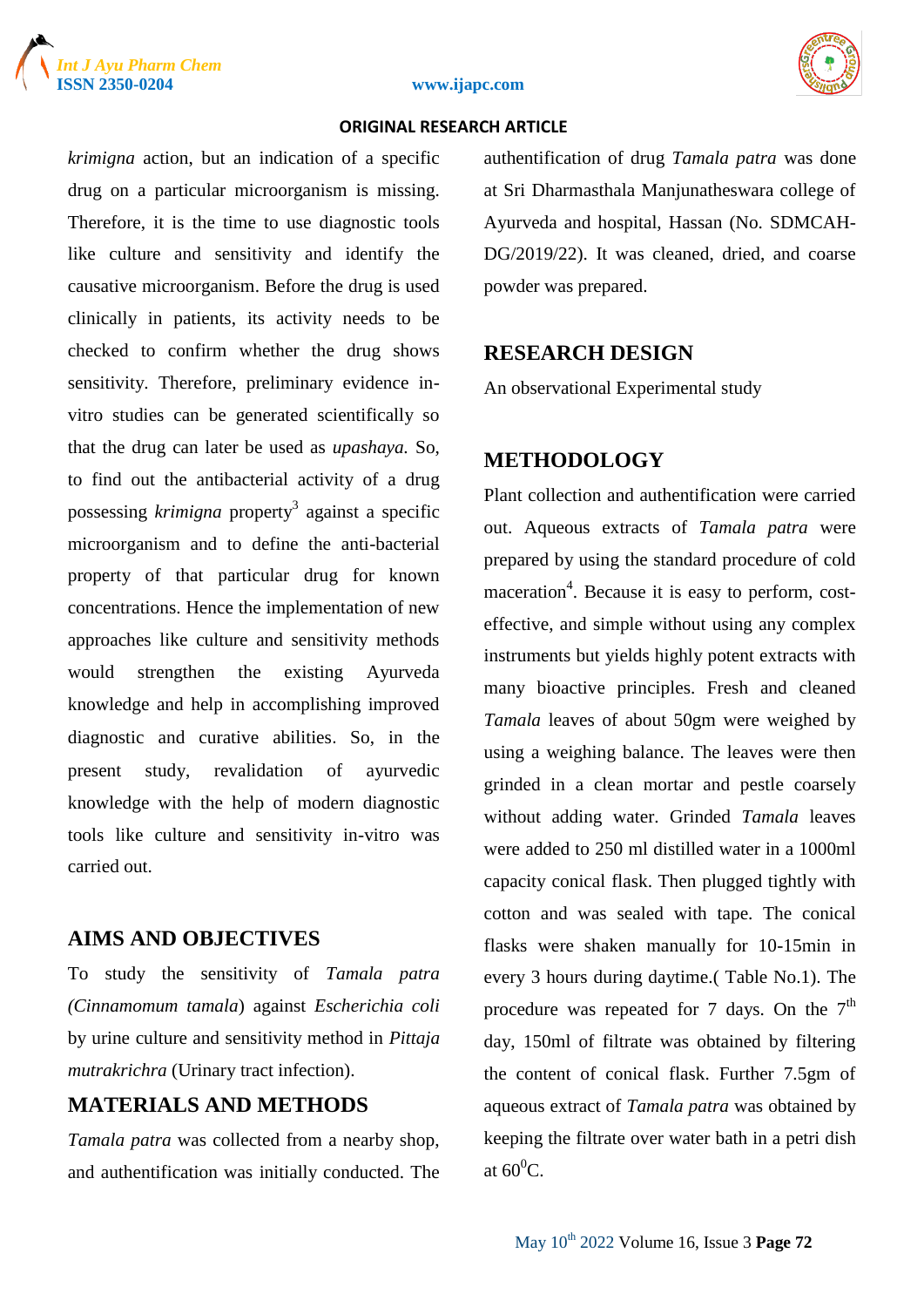



#### **ISSN 2350-0204 www.ijapc.com**

#### **ORIGINAL RESEARCH ARTICLE**

|            | <b>Time</b>      | Duration (min)    |
|------------|------------------|-------------------|
| 12/11/2020 | 12 pm            | $10 \text{ min}$  |
|            | $2 \text{ pm}$   | 15min             |
|            | 4 pm             | 15min             |
| 13/11/2020 | 10 <sub>am</sub> | 15min             |
|            | $11$ am          | 15min             |
|            | 1 pm             | 15min             |
|            | 3 pm             | 10min             |
| 14/11/2020 | 10 <sub>am</sub> | 10min             |
|            | 12 pm            | 15min             |
|            | $2 \text{ pm}$   | 10 <sub>min</sub> |
|            | 4 pm             | $15$ min          |
| 15/11/2020 | 10am             | 10min             |
|            | 12pm             | 15min             |
|            | 2 <sub>pm</sub>  | 10 <sub>min</sub> |
|            | 4pm              | 15min             |
|            | 5pm              | 10 <sub>min</sub> |
| 16/11/2020 | 10am             | 15min             |
|            | 12pm             | $10$ min          |
|            | 2 <sub>pm</sub>  | 15min             |
| 17/11/2020 | 9.30am           | 10min             |
|            | 11am             | 15min             |
|            | 2 <sub>pm</sub>  | 15min             |
|            | 4.30pm           | 15min             |

**Table 1** Frequency and duration of shaking in cold maceration process

Urine sample was collected from *pittaja mutrakrichra* patients and was subjected to wet mounting method under the microscope to examine for presence of bacteria<sup>5</sup>. Culturing was done by transferring the inoculum to MacConkey agar plate by Streak culture method. Incubation was done on 24 hours with culture condition. Further isolation of bacteria and subjected to gram staining for the identification of gramnegative bacteria. After the identification colony morphology, the biochemical test was conducted to confirm *Escherichia coli<sup>6</sup> .*

Different concentrations of aqueous extract of *Tamala patra* were prepared by dissolving 5gm of aqueous extract in 15ml of distilled water that gave a stock solution carrying 5000µg/ml of drug

concentration. From that main concentration, different concentration like 4000 µg/ml,3000  $\mu$ g/ml,2000  $\mu$ g/ml,1000  $\mu$ g/ml and 900  $\mu$ g/ml of the aqueous extracts were prepared. Sensitivity test was performed by agar well diffusion method.one loop full of *Escherichia coli* from 24 hours culture was transformed into the Muller Hinton agar media with a sterile non-toxic cotton swab and swabbed over the media (lawn culture). Six equidistant wells were made on the plate with sterile cork baurer.100 µl of each of different concentration of aqueous extract were poured into labelled wells on different plates. All these plates were kept for incubation at  $37^{\circ}$ C for 24 hours. After the incubation period, zone of inhibition was measured in mm by using a ruler.

#### **ASSESMENT CRITERIA**

If *Tamala patra* is sensitive, a clear circular Halo (Zone of inhibition) that appears around the well, indicating the absence of bacteria. If that zone appears, it shows that *Tamala patra* has antibacterial action *against E. coli*. In current study it reveals that, the susceptibility of *E. coli* against aqueous extract of *Tamala patra* is quite marked between 20 to 18mm zone of inhibition. Hence it is considered as sensitive,16 to 14mm is considered as moderately sensitive and 12 to 10 mm is considered as resistant.

#### **RESULTS**

**Gas chromatography and mass spectrometric analysis of** *Tamala patra*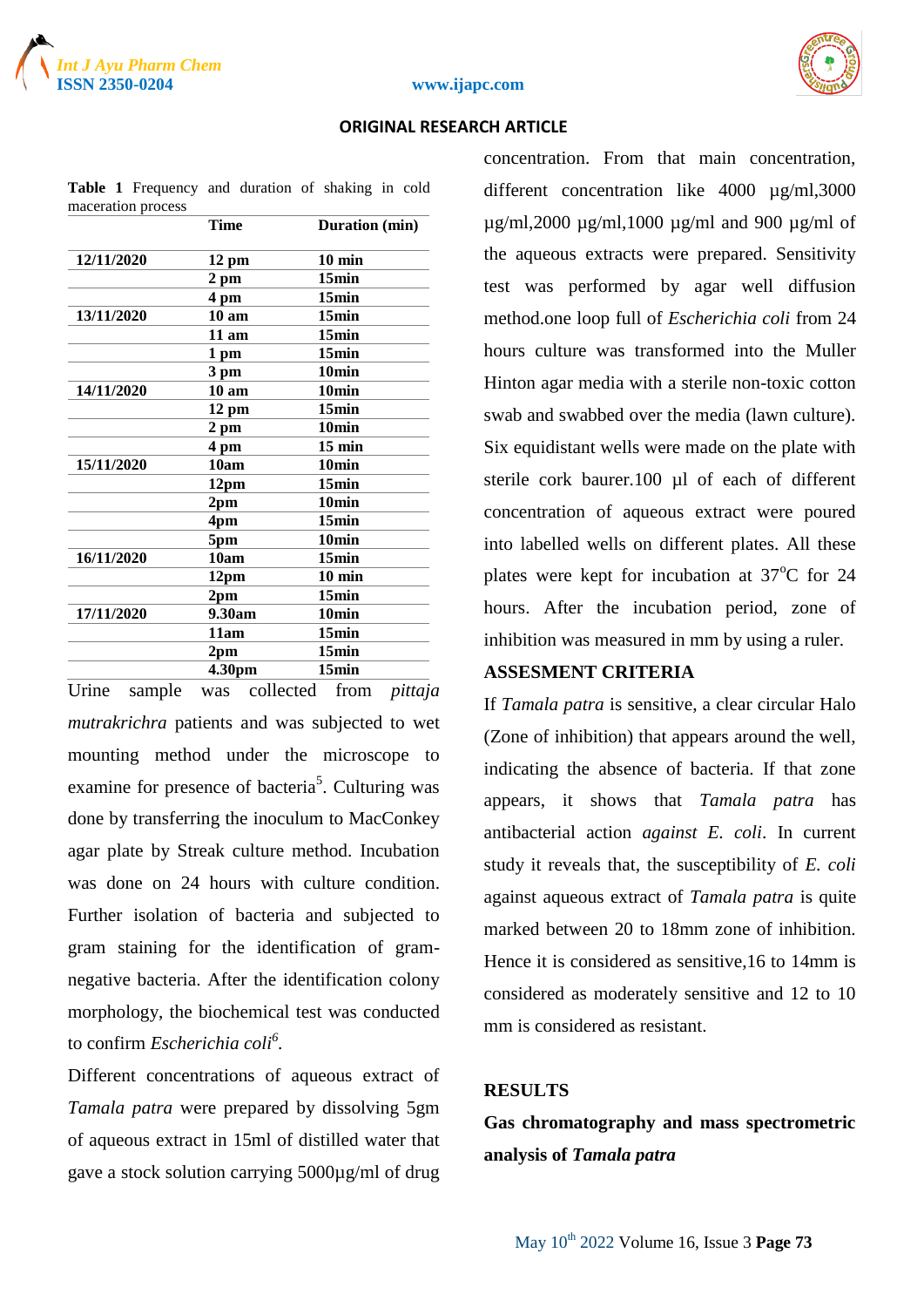



The presence of the following compounds was

observed (Table No.2) and Peaks observed in

Gas chromatography and mass spectrometry of

drug extract had shown in (Table No.3).

**Table 2** Compounds observed on GCMS analysis of *Tamala patra*

| <b>COMPOUND</b>      | AREA % |
|----------------------|--------|
| 1. Acetic acid       | 1.99%  |
| 2.Propane            | 3.84%  |
| 3. Propanoic acid    | 3.85%  |
| $4.2,3$ – Butanediol | 20.98% |
| 5. Benzoic acid      | 1.80%  |
| <b>6.Silane</b>      | 0.68%  |
| 7. Vitamin E         | 0.61%  |
| 8. Eugenol           | 2.12%  |
| muanii 1' 1' 1' 1    |        |

| 9.Benzene                            | 0.38% |
|--------------------------------------|-------|
| 10.Thiophene                         | 0.15% |
| 11.Pyridine                          | 0.87% |
| 12.Dodecanoic acid                   | 0.25% |
| 13. Hexadecenoic acid                | 4.20% |
| 14. Benzenamine                      | 0.63% |
| 15. Methyl ester                     | 0.22% |
| 16. Vitamin A aldehyde               | 0.16% |
| 17. Phthalic acid                    | 0.92% |
| 18. Stigma stan                      | 0.38% |
| 19. Oxime, methoxy-phenyl-2-amino-6- | 4.35% |
| methyl benzoic acid                  |       |
| 20. Cyclotrisiloxane, Hexamethyl-    | 2.50% |
| Benzo(h)quinoline                    |       |
| 21. Pentadecanoic acid               | 4.20% |
| 22.14-methyl-ester                   | 4.20% |
| 23.9-Octadecenoic acid               | 1.91% |

**Table 3** Peaks observed in gas chromatography and mass spectrometry of drug extract

| Peak No. | RT min | <b>First scan</b> | Max scan   | Last scan | Peak height | Corr.% Max | % Of Total |
|----------|--------|-------------------|------------|-----------|-------------|------------|------------|
| 1.       | 5.371  | 3 <sup>7</sup>    | 33         | 48        | 684211      | $9.46\%$   | 1.986%     |
| 2.       | 6.019  | 108               | <b>110</b> | 125       | 1355659     | 18.31      | 3.84       |
| 3.       | 6.170  | 125               | 128        | 186       | 1174972     | 18.36      | 3.85       |
| 4.       | 8.055  | 243               | 349        | 354       | 2204621     | 100.00     | 20.982     |
| 5.       | 9.472  | 493               | 516        | 540       | 1098418     | 8.60       | 1.80       |
| 6.       | 38.953 | 3967              | 3986       | 4002      | 401721      | 3.25       | 0.68       |
| 7.       | 73.495 | 8040              | 8052       | 80.69     | 335031      | 2.92       | 0.614      |
| 8.       | 29.771 | 2894              | 2906       | 2970      | 852042      | 10.10      | 2.12       |
| 9.       | 70.537 | 7695              | 7704       | 7714      | 318348      | 1.80       | 0.378      |
| 10.      | 35.292 | 3547              | 3556       | 3565      | 114969      | 0.72       | 0.150      |
| 11.      | 34.828 | 3480              | 3501       | 3517      | 292919      | 4.14       | 0.868      |
| 12.      | 35.436 | 3565              | 3572       | 3589      | 190341      | 1.21       | 0.253      |
| 13.      | 52.462 | 5562              | 5577       | 5604      | 3092839     | 20.04      | 4.204      |
| 14.      | 56.852 | 6081              | 6093       | 6109      | 238995      | 3.01       | 0.632      |
| 15.      | 69.685 | 7585              | 7604       | 7618      | 107026      | 1.03       | 0.215      |
| 16.      | 60.531 | 6513              | 6526       | 6532      | 95789       | 0.77       | 0.161      |
| 17.      | 64.477 | 6983              | 6991       | 7005      | 801754      | 4.39       | 0.921      |
| 18.      | 62.302 | 6723              | 6735       | 6748      | 282864      | 1.80       | 0.378      |
| 19.      | 10.123 | 560               | 593        | 646       | 929888      | 20.74      | 4.351      |
| 20       | 14.334 | 1056              | 1089       | 1093      | 376919      | 2.45       | 0.514      |
| 21.      | 52.462 | 5562              | 5577       | 5604      | 3092839     | 20.04      | 4.204      |
| 22.      | 52.462 | 5562              | 5577       | 5604      | 3092839     | 20.04      | 4.204      |
| 23.      | 56.659 | 6058              | 6071       | 6081      | 1071076     | 9.09       | 1.908      |
|          |        |                   |            |           |             |            |            |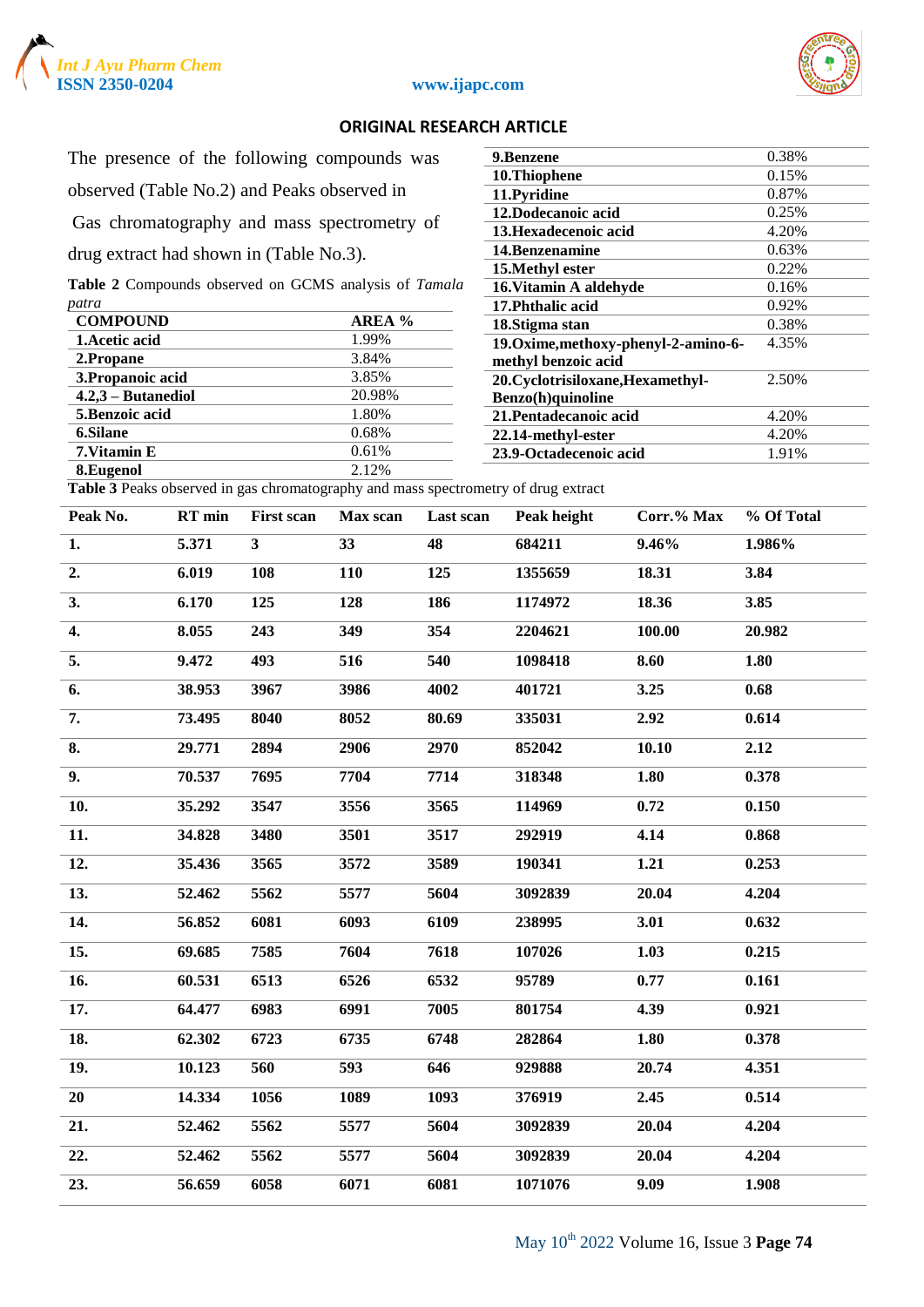



#### **ISSN 2350-0204 www.ijapc.com**

#### **ORIGINAL RESEARCH ARTICLE**



**Figure 1** Chromatogram of Drug extract Aqueous extract of *Tamala patra* had shown various zone of inhibition by agar well diffusion Maximum zone of inhibition (24mm) was recorded for aqueous extract of *Tamala patra* at 5000 µg/ml and minimum zone of inhibition (3mm) was recorded at 3000 µg/ml concentration.

**Table 4** Observation on Antibacterial activity shown at different concentrations of Aqueous extract of *Tamala patra* against *Escherichia coli*

| ~<br><b>Extract</b> |    | ZOI in mm        |                          | $5000\mu\text{g/ml}$<br>$N=30$ | 4000<br>$\mu$ g/ml<br>$N=30$ |               | 3000                     | $\mu$ g/ml<br>$N=30$ | 2000           | $\mu$ g/ml<br>$N=30$ | 1000<br>$N=30$ | $\mu$ g/ml    | 900 | $\mu$ g/ml<br>$N=30$ |   |     |
|---------------------|----|------------------|--------------------------|--------------------------------|------------------------------|---------------|--------------------------|----------------------|----------------|----------------------|----------------|---------------|-----|----------------------|---|-----|
|                     |    |                  | $\mathbf F$              | $\frac{0}{0}$                  | F                            | $\frac{0}{0}$ | F                        | $\frac{0}{0}$        | F              | $\frac{0}{0}$        | F              | $\frac{0}{0}$ | F   | $\frac{0}{0}$        |   |     |
|                     |    | $\boldsymbol{0}$ |                          | 3.3                            |                              | 3.3           | $\blacksquare$           |                      |                |                      | 2              | 6.7           | 8   | 26.7                 |   |     |
|                     |    | 3                |                          |                                |                              |               |                          | 3.3                  |                |                      |                |               |     |                      |   |     |
|                     |    | 5                |                          |                                |                              | 3.3           | $\overline{\phantom{a}}$ |                      |                | 3.3                  | $\mathfrak{D}$ | 6.7           | 3   | 10.0                 |   |     |
|                     |    | 6                |                          |                                |                              |               |                          | 3.3                  |                |                      | $\mathfrak{D}$ | 6.7           |     |                      |   |     |
|                     |    | 7                | -                        |                                |                              | 3.3           | ۰                        |                      |                | 3.3                  | 2              | 6.7           | 5   | 16.7                 |   |     |
|                     |    | 8                | $\overline{\phantom{a}}$ |                                |                              |               |                          |                      | $\mathfrak{D}$ | 6.7                  |                |               |     |                      |   |     |
|                     |    | 9                | ۰                        |                                |                              |               |                          |                      |                |                      |                |               | 2   | 6.7                  |   |     |
|                     |    |                  |                          | 10                             |                              | 3.3           |                          |                      | 2              | 6.7                  | 2              | 6.7           | 3   | 10.0                 | 2 | 6.7 |
| Aqueous<br>Extract  | of | 11               |                          |                                |                              |               |                          |                      | 4              | 13.3                 | 4              | 13.3          | 4   | 13.3                 |   |     |
| Tamala patra        |    | 12               |                          | 3.3                            |                              | 3.3           |                          | 3.3                  |                | 3.3                  |                | 3.3           |     |                      |   |     |
|                     |    | 13               |                          |                                | $\overline{2}$               | 6.7           |                          |                      | 3              | 10                   | 3              | 10            |     | 3.3                  |   |     |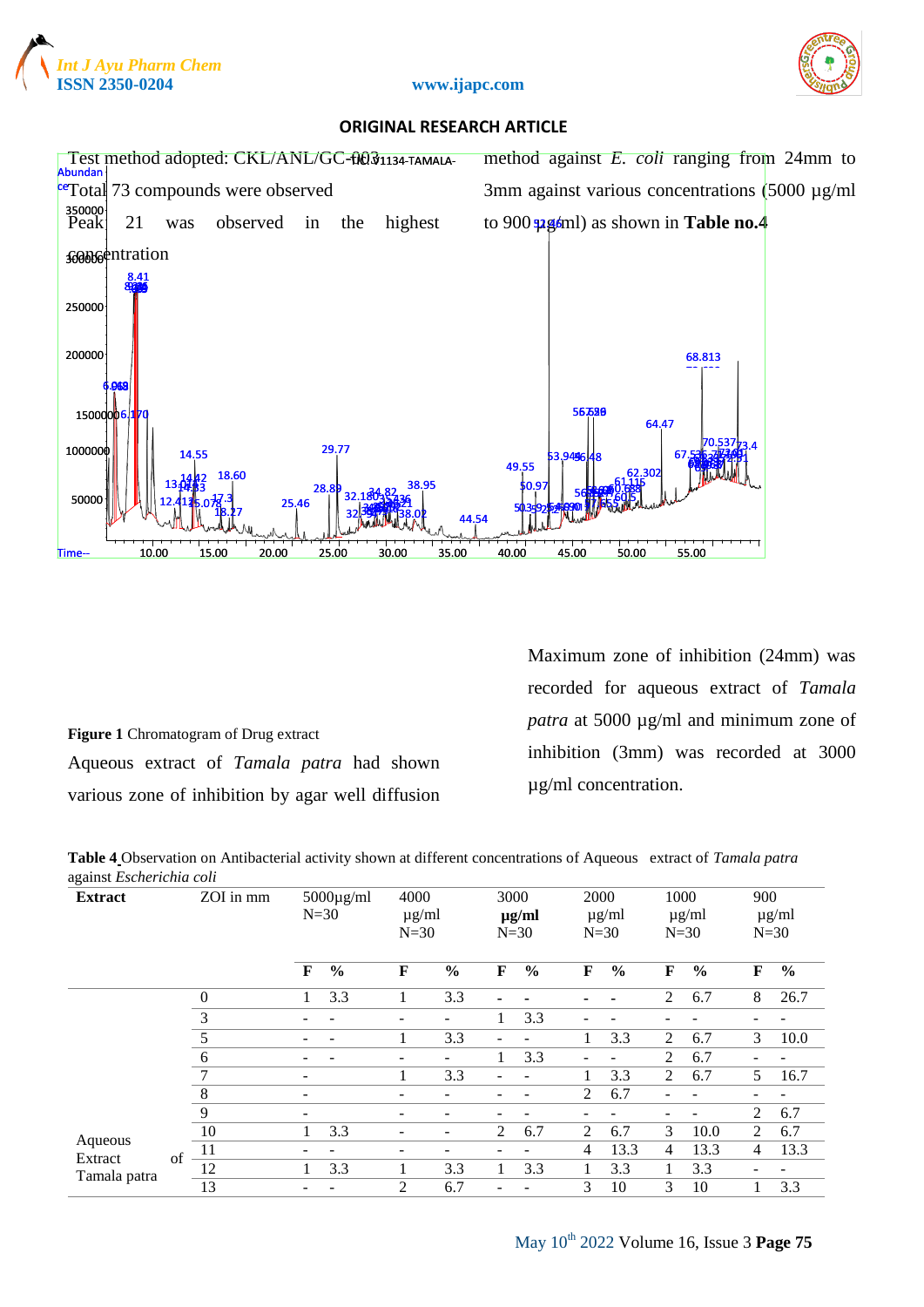



| 14 |                          | 3.3  |                          | ۰    |    | ٠                        | ٠      | ۰    |    | 3.3                      |   | 3.3                      |
|----|--------------------------|------|--------------------------|------|----|--------------------------|--------|------|----|--------------------------|---|--------------------------|
| 15 | $\overline{\phantom{a}}$ |      |                          | 3.3  |    | 3.3                      |        | 3.3  |    | 3.3                      |   |                          |
| 16 | 3                        | 10   | 2                        | 6.7  | 9  | 30                       | $\tau$ | 23.3 | 3  | 10                       |   |                          |
| 17 | 4                        | 13.3 | $\overline{4}$           | 13.3 | 9  | 30                       | 3      | 10.0 | 2  | 6.7                      | 2 | 6.7                      |
| 18 | 4                        | 13.3 | 9                        | 30   | 2  | 6.7                      |        | 3.3  | 3  | 10                       |   |                          |
| 19 | 4                        | 13.3 | $\overline{4}$           | 13.3 | 3  | 10.0                     | 3      | 10.0 | 1  | 3.3                      |   | $\sim$                   |
| 20 | 6                        | 20   | $\overline{4}$           | 13.3 | -1 | 3.3                      |        | 3.3  | ٠  | $\blacksquare$           |   | 3.3                      |
| 21 | 3                        | 10   | $\overline{\phantom{0}}$ |      |    |                          |        | ٠    |    | $\overline{\phantom{a}}$ |   | $\overline{\phantom{0}}$ |
| 22 |                          | 3.3  |                          |      |    | $\overline{\phantom{a}}$ |        |      | ۰. | $\blacksquare$           |   | 3.3                      |
| 24 |                          | 3.3  |                          |      |    |                          |        |      |    |                          |   |                          |

#### **\*ZOI- Zone of inhibition**

**\*F – Frequency of samples showing sensitivity against aqueous extract of** *Tamala patra* **\*N – Total number of samples**

**Table 5** Mean values of zone of inhibition at different concentrations of aqueous extract of *Tamala patra* against *Escherichia coli*

| extract of Tamala patra<br>$\mu$ g/ml<br>$\mu$ g/ml<br>ug/ml<br>$\mu$ g/ml<br>$\mu$ g/ml<br>$\mu$ g/ml<br>30<br>30<br>30<br>30<br>30<br>30 | Different | concentrations | of | alcoholic | 5000  | 4000  | 3000  | 2000  | 1000  | 900  |
|--------------------------------------------------------------------------------------------------------------------------------------------|-----------|----------------|----|-----------|-------|-------|-------|-------|-------|------|
|                                                                                                                                            |           |                |    |           |       |       |       |       |       |      |
|                                                                                                                                            |           |                |    |           |       |       |       |       |       |      |
|                                                                                                                                            | Mean      |                |    |           | 18.57 | 17.97 | 16.97 | 12.80 | 12.33 | 8.00 |

| <b>Table 6</b> Sensitivity test for aqueous extract of different concentrations of <i>Tamala patra</i> |       |   |            |   |   |              |            |    |            |   |            |   |     |            |  |
|--------------------------------------------------------------------------------------------------------|-------|---|------------|---|---|--------------|------------|----|------------|---|------------|---|-----|------------|--|
| Concentrations-                                                                                        | 5000  |   | 4000       |   |   |              | 3000       |    | 2000       |   | 1000       |   | 900 |            |  |
| rations                                                                                                | ug/ml |   | $\mu$ g/ml |   |   |              | $\mu$ g/ml |    | $\mu$ g/ml |   | $\mu$ g/ml |   |     | $\mu$ g/ml |  |
|                                                                                                        |       | М |            | M | R | $\mathbf{S}$ | M          | R. | - S        | M |            | М |     | M          |  |
| No. of samples                                                                                         |       |   | 20         |   |   |              |            |    |            |   |            |   |     |            |  |

#### **Here S-Sensitive, M-Moderately sensitive, R-Resistant DISCUSSION**

In this study 50 subjects with *pittaja mutrakrichra* (UTI) were screened and 30 subjects fulfilling the diagnostic and inclusion criteria were included. Remaining 20 subjects were excluded as 16 organisms are other than *E. coli*, 3 were with chronic kidney failure and 1 was with haematuria.

*Tamala patra* has been mentioned under *krimigna* and its therapeutic uses like *basthikandu tridoshagnam. Tamala Patra* possesses *Madhura* and *tikta rasa; teekshna, laghu guna, ushna* virya and *Madhura vipaka*. It is *tridoshagna, basthi dosha hara, Krimigna*, and *kandugna7,8 .* Aqueous extract of Tamala patra have different phytochemical constituents that

alter the surface tension of extra cellular medium of organism cell, complexing with extracellular and soluble proteins and obtruding with DNA of the organism that contributes to sensitivity of the bacterium against the extract<sup>9</sup>.

Aqueous extract of *Tamala patra* had shown various zone of inhibition by agar well diffusion method against *E. coli* ranging from 24mm to 3mm against various concentrations (5000 µg/ml) to 900 µg/ml) as shown in Table no.4. Gas chromatography, and mass spectrometry it is a modified technique useful to analyze and separate volatile compounds from organic or inorganic substances<sup>10</sup>. So, to know the concentration of different components and number of peaks present in the *Tamala patra* conveyed that there were 18 multiple volatile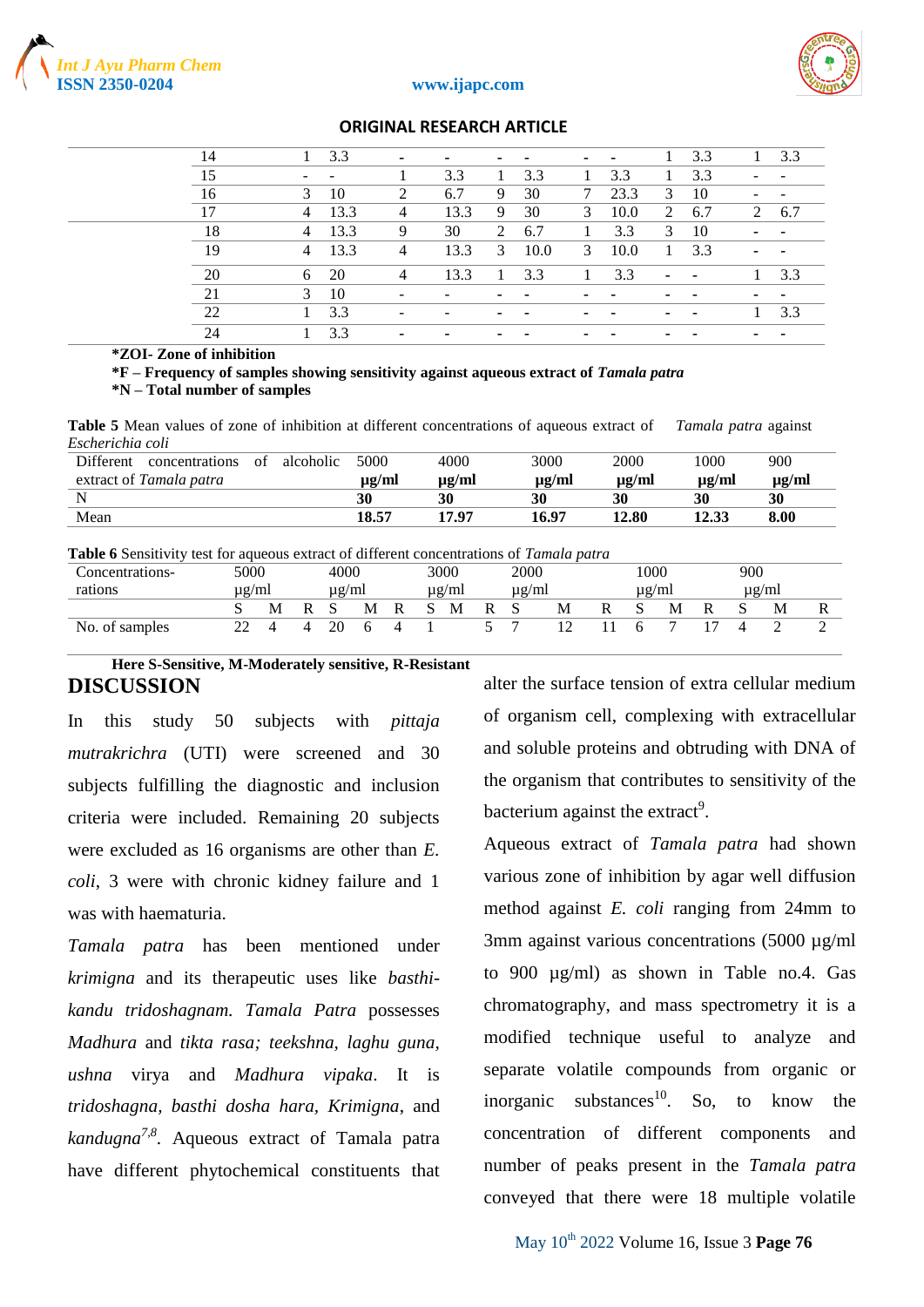





compounds that covered the maximum area of the graph depicting the highest concentration in the *Tamala patra* sample. It is followed by the abundance of 2,3-butanediol, propanoic acid, propane, eugenol, and acetic acid. All these compounds have proven antimicrobial activities and can be assumed as the components that are involved in the antimicrobial action of the extract. Hence higher concentration shows maximum zone of inhibition than lower concentration because of more concentration of active molecules.

#### **CONCLUSION**

From the zone of inhibition found in this study it is clear that aqueous extract of Tamala patra is having antimicrobial action against *E. coli* from *pittaja mutrakrichra* (UTI). Further it is evident that better sensitivity is observed with higher concentrations of aqueous extract of *Tamala patra.*